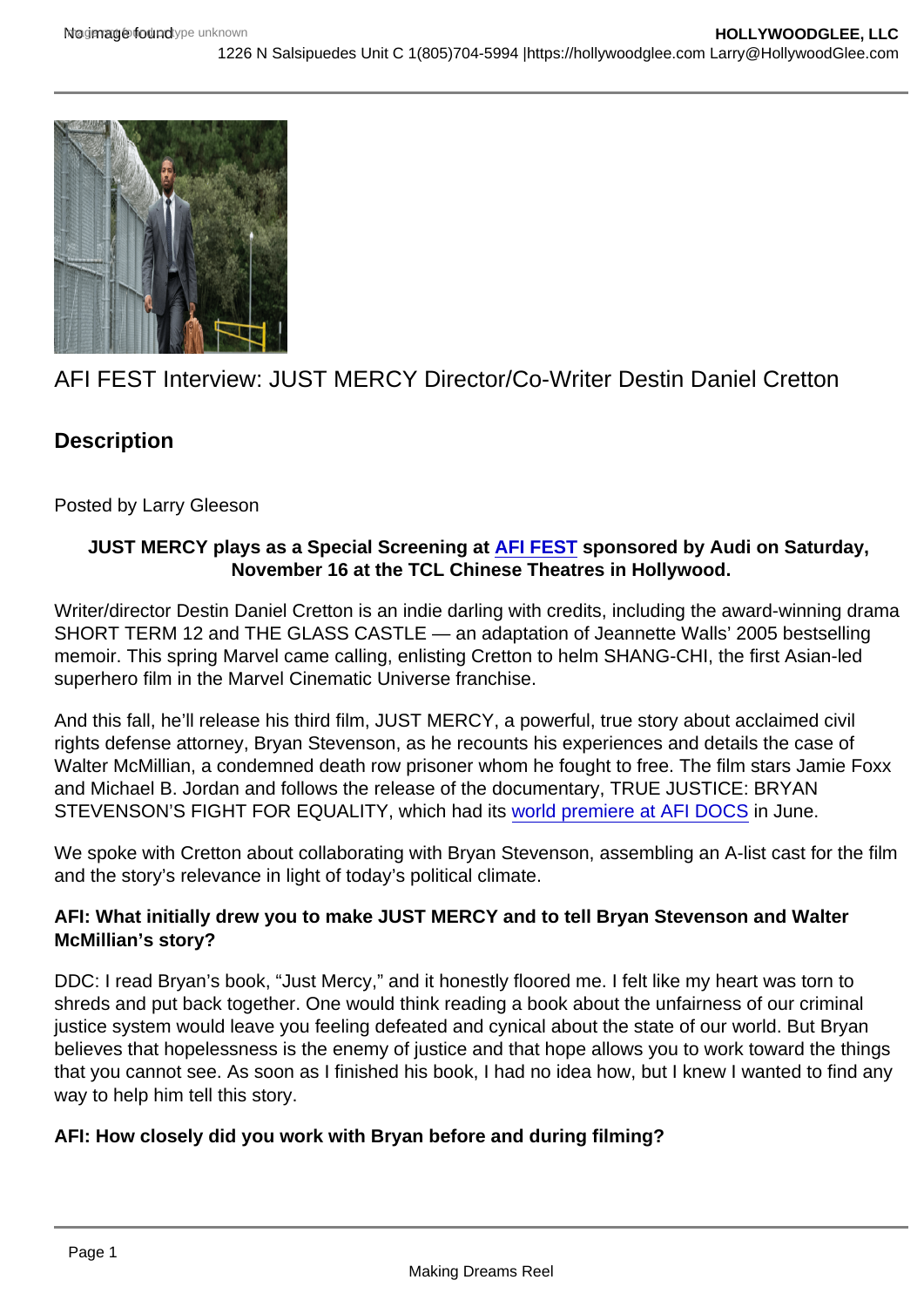DDC: Andrew Lanham and I worked very closely with Bryan throughout the entire screenwriting process. Before we put any words to the page, we visited Bryan in Montgomery to see the work he does first-hand, alongside his staff at the Equal Justice Initiative. Bryan was an extraordinary collaborator on this project, guiding us throughout to make sure we got it right, while allowing the space for the writing process to organically come together. He was also an invaluable source for all of our department heads during production to make sure the sets, costumes and props all reflected the work they were doing at the time.

## **AFI: How did Bryan react to seeing the final version of the film?**

DDC: I didn't realize how nervous I was until I left Bryan in a theater at the Warner Brothers lot to watch the film. It was the most stressful two hours of my life. When he came into our editing suite after seeing the movie, he smiled, gave me a hug and said thank you for taking care of his story and the people he cares so much about. I almost fainted out of pure relief.

## **AFI: What do you think makes this story so topical right now?**

DDC: It was interesting to hear some of the hateful rhetoric coming from politicians or the media while we were shooting this movie. It was very clear that in many ways, we haven't come very far since 1989. For every nine people executed in this country, one person has been found innocent and released from death row. That's a pretty staggering rate of error that exists right now.



Director/Co-writer Destin Daniel Cretton